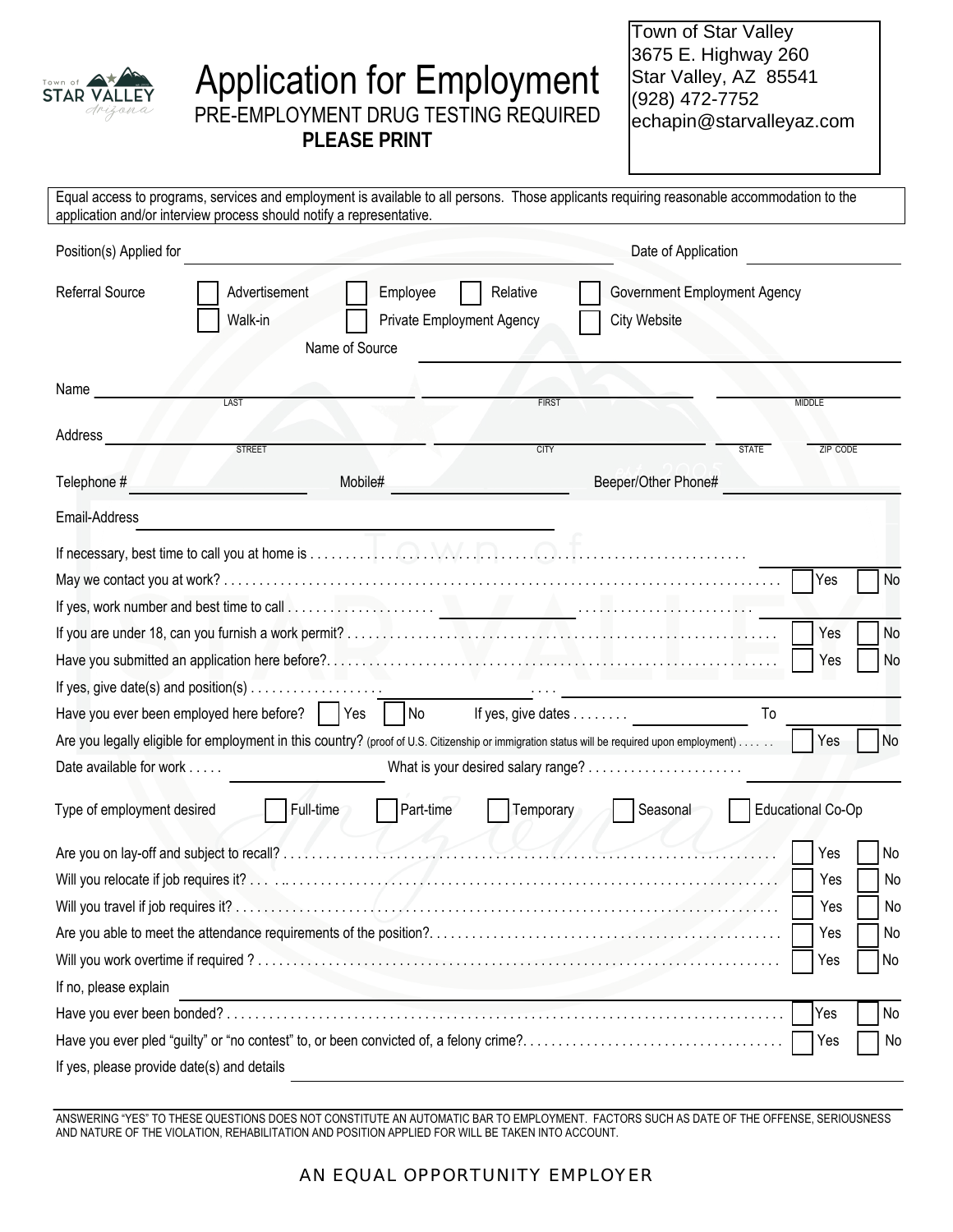Employment History Provide the following information of your past and current employers, assignments or volunteer activities, starting with the most recent (use additional sheets if necessary). Explain any gaps in employment in comments below.

| <b>EMPLOYER</b>                      | TELEPHONE # | DATES EMPLOYED<br>TO                  | SUMMARIZE THE TYPE OF WORK<br>PERFORMED AND JOB RESPOSIBLILTIES |
|--------------------------------------|-------------|---------------------------------------|-----------------------------------------------------------------|
| <b>ADDRESS</b>                       |             | <b>FROM</b>                           |                                                                 |
| STARTING JOB TITLE / FINAL JOB TITLE |             | HOURLY RATE/SALARY                    |                                                                 |
| <b>IMMEDIATE SUPERVISOR</b>          |             | <b>STARTING</b><br>PER                |                                                                 |
| <b>REASON FOR LEAVING</b>            |             |                                       |                                                                 |
|                                      |             | HOURLY RATE/SALARY<br><b>FINAL</b>    |                                                                 |
| MAY WE CONTACT FOR REFERENCE?<br>Yes | No<br>Later | PER<br>\$                             |                                                                 |
| <b>EMPLOYER</b>                      | TELEPHONE # | DATES EMPLOYED<br><b>FROM</b><br>TO   | SUMMARIZE THE TYPE OF WORK<br>PERFORMED AND JOB RESPOSIBLILTIES |
| <b>ADDRESS</b>                       |             |                                       |                                                                 |
| STARTING JOB TITLE / FINAL JOB TITLE |             | HOURLY RATE/SALARY<br><b>STARTING</b> |                                                                 |
| <b>IMMEDIATE SUPERVISOR</b>          |             | PER<br>٩                              |                                                                 |
| REASON FOR LEAVING                   |             | HOURLY RATE/SALARY<br><b>FINAL</b>    |                                                                 |
| MAY WE CONTACT FOR REFERENCE?<br>Yes | No<br>Later | PER                                   |                                                                 |
| <b>EMPLOYER</b>                      | TELEPHONE # | DATES EMPLOYED<br><b>FROM</b><br>TO   | SUMMARIZE THE TYPE OF WORK<br>PERFORMED AND JOB RESPOSIBLILTIES |
| <b>ADDRESS</b>                       |             |                                       |                                                                 |
| STARTING JOB TITLE / FINAL JOB TITLE |             | HOURLY RATE/SALARY<br><b>STARTING</b> |                                                                 |
| <b>IMMEDIATE SUPERVISOR</b>          |             | PER                                   |                                                                 |
| <b>REASON FOR LEAVING</b>            |             | HOURLY RATE/SALARY<br><b>FINAL</b>    |                                                                 |
| MAY WE CONTACT FOR REFERENCE?<br>Yes | Later       | PER<br>\$                             |                                                                 |
| <b>EMPLOYER</b>                      | TELEPHONE # | DATES EMPLOYED<br><b>FROM</b><br>TO   | SUMMARIZE THE TYPE OF WORK<br>PERFORMED AND JOB RESPOSIBLILTIES |
| <b>ADDRESS</b>                       |             |                                       |                                                                 |
| STARTING JOB TITLE / FINAL JOB TITLE |             | HOURLY RATE/SALARY<br><b>STARTING</b> |                                                                 |
| <b>IMMEDIATE SUPERVISOR</b>          |             | PER<br>\$                             |                                                                 |
| REASON FOR LEAVING                   |             | HOURLY RATE/SALARY<br><b>FINAL</b>    |                                                                 |
|                                      |             |                                       |                                                                 |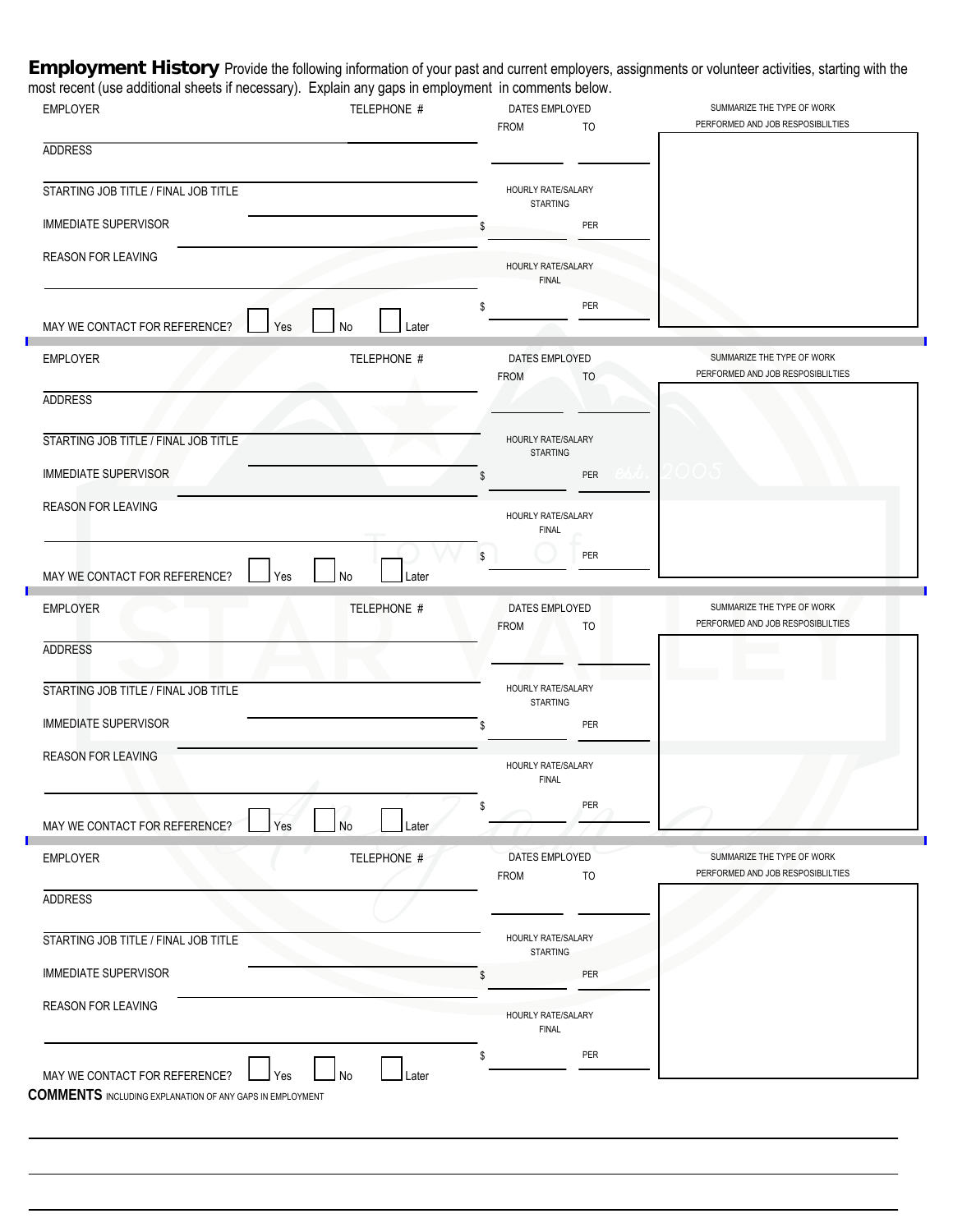Skills and Qualifications Summarize any special training, skills, licenses and/or certificates that may qualify you as being able to perform jobrelated functions in the position for which you are applying

| Educational Background List last three schools attended starting with High School                                                                                         |                 |          |                     |       |                    |
|---------------------------------------------------------------------------------------------------------------------------------------------------------------------------|-----------------|----------|---------------------|-------|--------------------|
|                                                                                                                                                                           | Number of years |          | <b>GPA</b>          |       |                    |
| School                                                                                                                                                                    | completed       | Achieved | Class Rank          | Major | Minor              |
|                                                                                                                                                                           |                 |          |                     |       |                    |
|                                                                                                                                                                           |                 |          |                     |       |                    |
| References List name and telephone number of three business / work references who are not related to you and are not previous supervisors. If not                         |                 |          |                     |       |                    |
| applicable, list three school or personal references that are not related to you.<br>Name                                                                                 |                 |          | Telephone Number    |       | No. Of Years Known |
|                                                                                                                                                                           |                 |          |                     |       |                    |
|                                                                                                                                                                           |                 |          |                     |       |                    |
| Additional Information List professional, trade, business or civic associations and any offices held. Exclude memberships that would reveal                               |                 |          |                     |       |                    |
| race, color, religion, sex, national origin, citizenship, age, mental or physical disabilities, veteran / reserve national guard or any other similarly protected status. |                 |          |                     |       |                    |
| Organization                                                                                                                                                              |                 |          | <b>Offices Held</b> |       |                    |
|                                                                                                                                                                           |                 |          |                     |       |                    |
|                                                                                                                                                                           |                 |          |                     |       |                    |
|                                                                                                                                                                           |                 |          |                     |       |                    |
|                                                                                                                                                                           |                 |          |                     |       |                    |
|                                                                                                                                                                           |                 |          |                     |       |                    |
|                                                                                                                                                                           |                 |          |                     |       |                    |
| List professional, trade, business or civic associations and any offices held.                                                                                            |                 |          |                     |       |                    |
| Exclude memberships that would reveal race, color, religion, sex, national origin, citizenship, age, mental or physical disabilities, veteran / reserve national          |                 |          |                     |       |                    |
| guard or any other similarly protected status.                                                                                                                            |                 |          |                     |       |                    |
|                                                                                                                                                                           |                 |          |                     |       |                    |
|                                                                                                                                                                           |                 |          |                     |       |                    |
|                                                                                                                                                                           |                 |          |                     |       |                    |
|                                                                                                                                                                           |                 |          |                     |       |                    |
|                                                                                                                                                                           |                 |          |                     |       |                    |
|                                                                                                                                                                           |                 |          |                     |       |                    |
| List any additional information you would like us to consider.                                                                                                            |                 |          |                     |       |                    |
|                                                                                                                                                                           |                 |          |                     |       |                    |
|                                                                                                                                                                           |                 |          |                     |       |                    |
|                                                                                                                                                                           |                 |          |                     |       |                    |
|                                                                                                                                                                           |                 |          |                     |       |                    |
|                                                                                                                                                                           |                 |          |                     |       |                    |
|                                                                                                                                                                           |                 |          |                     |       |                    |
|                                                                                                                                                                           |                 |          |                     |       |                    |
|                                                                                                                                                                           |                 |          |                     |       |                    |
|                                                                                                                                                                           |                 |          |                     |       |                    |
|                                                                                                                                                                           |                 |          |                     |       |                    |
|                                                                                                                                                                           |                 |          |                     |       |                    |
|                                                                                                                                                                           |                 |          |                     |       |                    |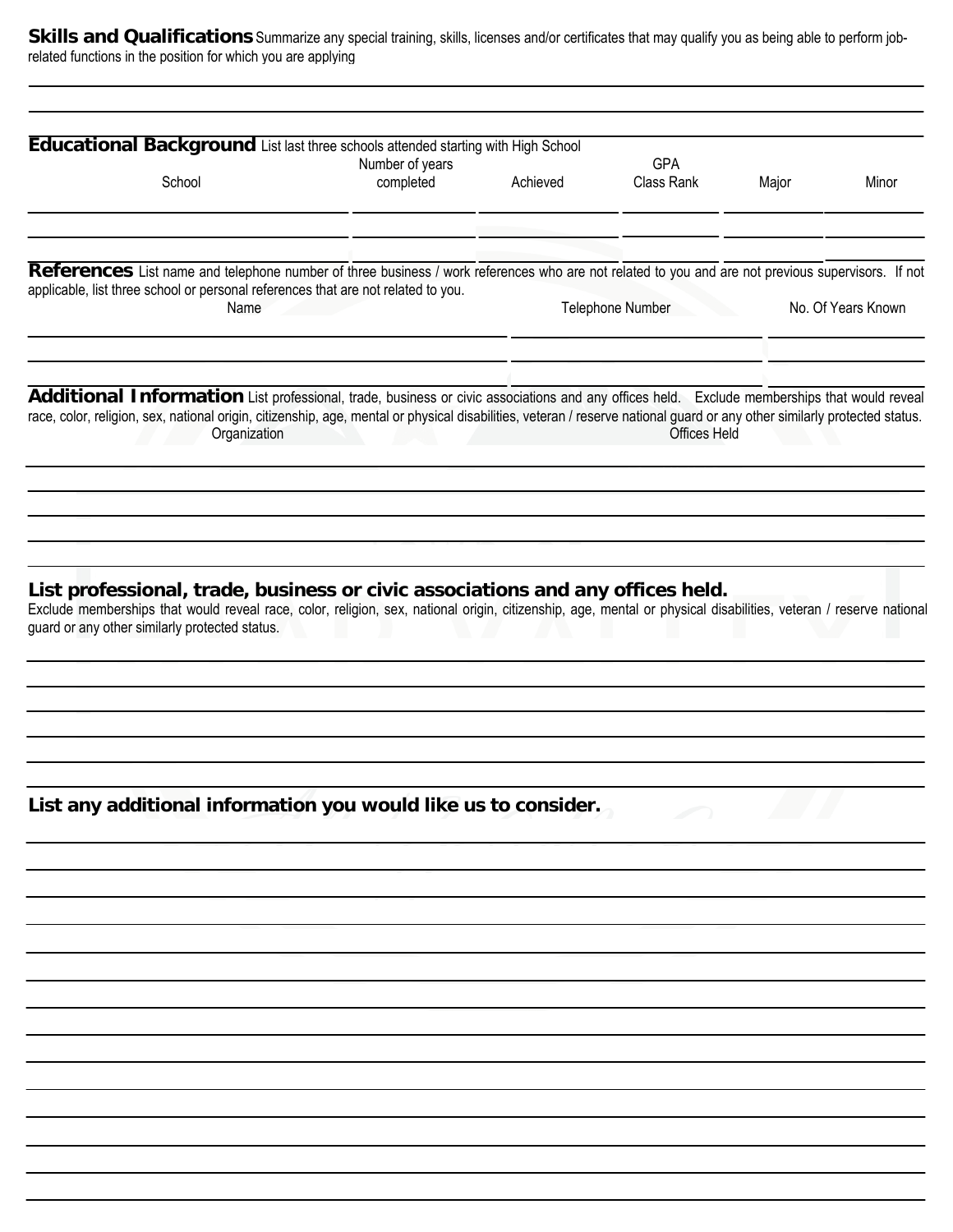### **Applicant Statement**

I certify that all information I have provided in order to apply for and secure work with the Town of Star Valley is true, complete and correct.

I understand that any information provided by me that is found to be false, incomplete, or misrepresented in any respect will be sufficient cause to: (1) cancel further consideration of this application, or (2) immediately discharge me from the Town of Star Valley's services whenever it is discovered.

I expressly authorize, without reservation, the Town of Star Valley, its representatives, employees or agents to contact and obtain information from all references (personal and professional), employers, public agencies, licensing authorities, educational institutions, and to otherwise verify the accuracy of all information provided by me in this application, resume or job interview. I hereby waive any and all rights and claims I may have regarding the Town of Star Valley, its agents, employees, or representatives for seeking, gathering and using such information in the employment process and all other persons, corporations or organizations for furnishing such information about me.

I understand that the Town of Star Valley does not unlawfully discriminate in employment and no questions on this application is used for the purpose of limiting or excusing any applicant from consideration for employment on a basis prohibited by applicable local, state or federal law.

I understand that this application remains current for only 30 days. At the conclusion of that time, if I have not heard from the Town of Star Valley and still wish to be considered for employment, it will be necessary to reapply and fill out a new application.

If I am hired, I understand that I am free to resign at any time with or without cause and without prior notice, and the Town of Star Valley reserves the same right to terminate my employment at any time with or without cause and without prior notice, except as may be required by law. This application does not constitute an agreement or contract for employment for any specified period or definite duration. I understand that no supervisor or representative of the Town of Star Valley is authorized to make any assurances to the contrary and that no implied oral or written agreements contrary to the foregoing express language are valid unless they are in writing and signed by the Town of Star Valley's authorized representative.

I also understand that if I am hired I will be required to be fingerprinted, to provide proof of identity and legal authority to work in the United States and that federal immigration laws require me to complete an I-9 form in this regard.



#### **DO NOT SIGN UNTIL YOU HAVE READ THE ABOVE APPLICANT STATEMENT.**

I certify that I have read, fully understand and accept all terms of the foregoing Applicant Statement.

**Signature of Applicant / / / / / / / / / / / / Date**